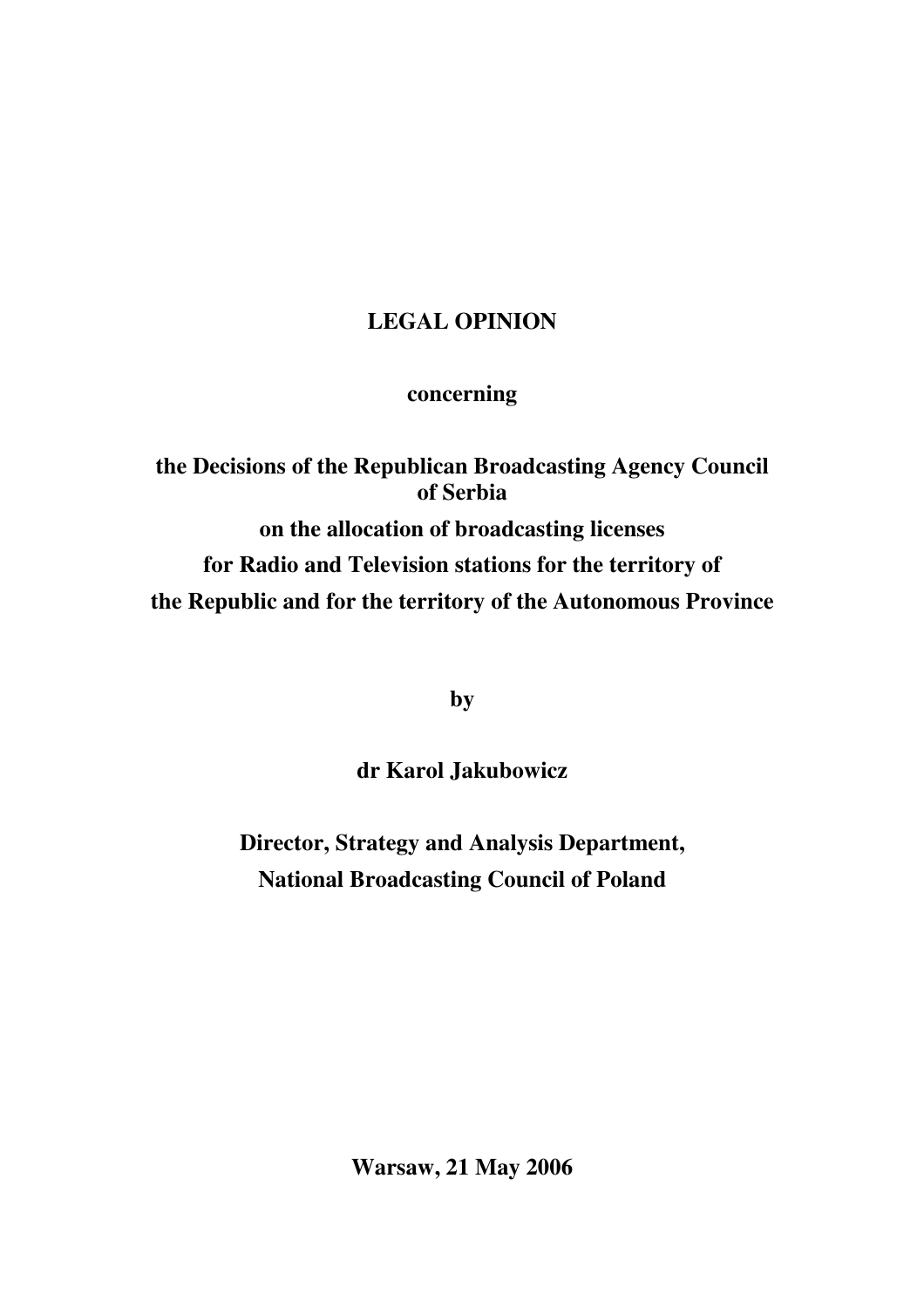#### **INTRODUCTION**

The present legal opinion was commissioned by the Media Department of the OSCE Mission to Serbia and Montenegro on May 17, 2006, in acknowledgment of serious concerns expressed by several interested parties and independent analysts following the publication by the Republican Broadcasting Agency (hereinafter "RBA") Council of the Decisions on the allocation of national broadcasting licenses for Radio and Television stations.<sup>1</sup>

The present consultant  $2$  was instructed to write a legal assessment of:

- the Decision on Issuing Broadcasting Licenses for TV Programmes for the Territory of the Republic, and of
- the Decision on Issuing Broadcasting Licenses for Radio Programmes for the Territory of the Republic
- the Decision on Issuing Broadcasting Licenses for TV Programmes for the Territory of the Autonomous Province

The Decisions were to be assessed in terms of their compliance with the Broadcasting Law of the Republic of Serbia, the Broadcasting Development Strategy, the Regulation on Issuing Broadcasting License, Criteria for Issuing Broadcasting Licenses, RBA Statute, as well as with the European Convention on Human Rights, European standards, recommendations and best practices.

The Media Department provided the consultant with the following documentation on the basis of which to prepare the opinion and assessment:

- 1. Broadcasting Act (hereinafter "BA") of 2002;
- 2. Statute of the Republic Broadcasting Agency ("Statute");
- 3. Regulation on Issuing Broadcasting Licenses ("Regulation");
- 4. Strategy of Broadcasting Development in the Republic of Serbia until 2013 ("Strategy");
- 5. Public Tender for Issuing Broadcasting Licences for Television and Radio Programmes ("Tender");
- 6. Criteria for Broadcasting License Issuance ("Criteria");
- 7. Decision on Issuing Broadcasting Licenses for Television Programmes for the Territory of the Republic ("Decision 1");
- 8. Decision on Issuing Broadcasting Licenses for Radio Programmes for the Territory of the Republic ("Decision 2");
- 9. Decision on Issuing Broadcasting Licenses for TV Programmes for the Territory of the Autonomous Province ("Decision 3");
- 10. Complaint Against the Decision on Issuing TV Program Broadcasting Licenses for the Republic territory no. 239/06 dated 25 April 2006. Submitter of complaint: D.O.O. RTV 5 from Nis ("Complaint");

<sup>&</sup>lt;sup>1</sup> This independent legal opinion was commissioned by the OSCE Mission to Serbia and Montenegro and prepared by the distinguished broadcast legal expert Dr Karol Jakubowicz and sent to the members of the Council of the Republican Broadcasting Agency of the Republic of Serbia.

The OSCE is commissioning such legal reviews on a regular basis for many of its participating states. However, the responsibility for the content rests with the author.

<sup>&</sup>lt;sup>2</sup> Karol Jakubowicz is also Chairman, Steering Committee on the Media and New Communication Services, Council of Europe. In 2001-2002 he was involved, as a Council of Europe expert, in advising the drafters of the Broadcasting Act.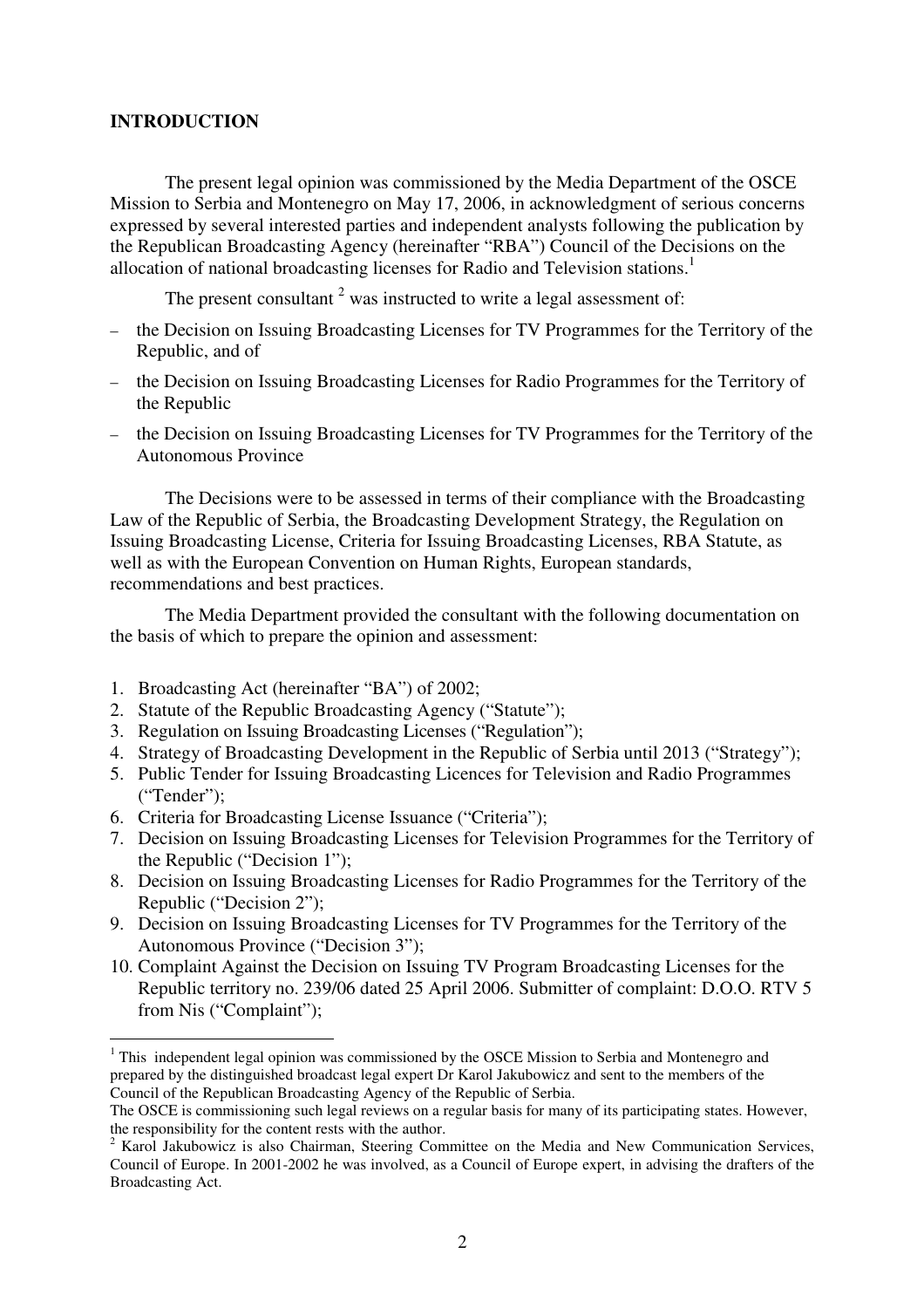- 11. Catalogue of RBA Tender Breaches Affecting all Applicants by RTL TV d.o.o. ("Catalogue");
- 12. Translation of Article 199 para. 2 of the General Administrative Procedure Act;
- 13. Selection of press cuttings on the issue of RBA licensing.

Given that the consultant did not have access to the applications themselves, nor obviously to any minutes of Council meetings, or other internal RBA documentation, the present opinion can only concentrate on legal and procedural issues and on a general policy assessment of the Decisions, without any ability to formulate a judgment on the quality of the applications themselves.

It must also be stated that analysis based on potentially imprecise or incorrect unofficial translations of various documents can conceivably involve a misunderstanding of the real meaning of particular legal provisions.

Another reservation that must be made concerns the fact that the consultant may not be aware of the entire legal framework bearing on the process of licensing in the Republic of Serbia.

## **EXECUTIVE SUMMARY**

- 1. It is the conclusion of the present consultant that the process of arriving at Decisions 1, 2 and 3 was plagued by fundamental weaknesses.
- 2. Publication of criteria for assessing licence applications after the closing date for their submission constitutes a violation of accepted standards governing public tenders. More fundamentally, it must be stated that the RBA had no legal basis for issuing a separate set of criteria. Their use in the process of deciding who should be awarded a licence, and who should not, was also without legal basis. Accordingly, if any decisions were taken on their basis, they are legally questionable.
- 3. The BA and the Regulation are not clear on the exact procedure for dealing with applications that the applicant fails to correct or complete within the 7-day period. This oversight should be corrected – first in the Regulation, and subsequently in the Act itself, when it is amended.
- 4. The procedural approach adopted by the RBA involves: disregard of the BA; confusion of refusal and revocation of licence; lack of any, let alone duly reasoned, decisions to deny licence applications; a discrepancy between the Statute (which does not provide for a formal decision on rejecting a licence application) and the BA (which requires that such a decision be taken). As a result, strictly speaking, applicants whose applications have been rejected have no formal decision to appeal against. This will make any recourse to the courts, as provided by Article 54 of the BA, very difficult. The Decisions fail to explain the reason why some applicants were chosen over others. The RBA Council failed to provide evidence that it acted in the public interest, as defined by the BA, in granting licences; that its refusal of licences was more than a case of arbitrary, unsubstantiated decision-making; or that the likely subsequent closure of existing stations met the test of Article 10 and the case-law of the Court as regards interference with the freedom of expression.
- 5. The RBA Council's deliberate refusal to assess applications on the basis of the most important criterion listed by the BA for deciding on the award of licenses – i.e. the applicant's future contribution to better quality and more diverse programming –amounts to arbitrary rejection of licence applications, which is an infringement of Article 10 of ECHR.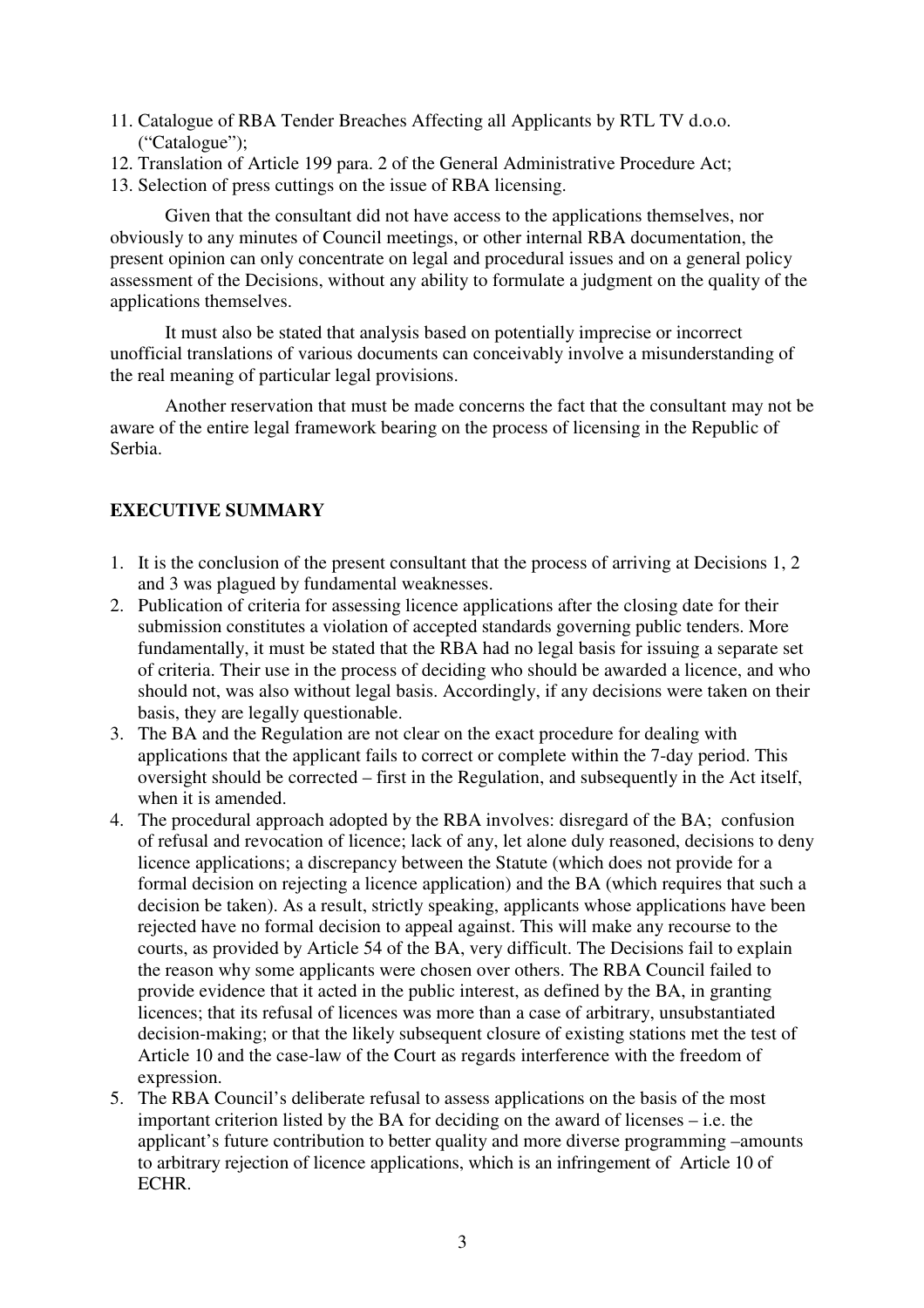6. All this provides cause for very serious concern and for considerable uncertainty whether the public interest was the guiding principle behind these licensing decisions.

## **EUROPEAN STANDARDS. POLICIES AND PROCEDURES**

The European Convention for the Protection of Human Rights and Fundamental Freedoms (ECHR) states in Article 10, para. 1: "Everyone has the right to freedom of expression. This right shall include freedom to hold opinions and to receive and impart information and ideas without interference by public authority and regardless of frontiers. This article shall not prevent States from requiring the licensing of broadcasting, television or cinema enterprises".

Under Article 10 a state may interfere with this freedom (and licensing is a form of interference): to protect the public interest (national security, territorial integrity, public safety, prevention of disorder or crime, protection of health or morals); to protect other individual rights (protection of the reputation or rights of others, prevention of the disclosure of information received in confidence); and to maintain the authority and impartiality of the judiciary.

As is clear from the commitments compiled in Freedom of Expression, Free Flow of Information, Freedom of Media, published by the OSCE Representative on Freedom of the Media in 2000, freedom of expression principles and standards enshrined in the European Convention on Human Rights are shared and espoused by all OSCE participating states. This is also stated emphatically in OSCE Human Dimension Commitments. A Reference Guide, published by ODIHR in 2001.

The European Court of Human Rights (also operating within CoE) holds that the necessity for restricting freedom of expression must be convincingly established; the national margin of appreciation in assessing the need for that must be circumscribed by the interest of democratic society in ensuring and maintaining a free press. Any limitation of, or interference with, such freedom must be provided for by law, which must be narrowly interpreted; must have a legitimate purpose; and must be necessary in a democratic society, i.e. must respond to a pressing social need and be proportionate to the legitimate purpose it pursues.

In interpreting the third sentence of Article 10, the European Court of Human Rights (the Court) found in the case of *Verein Alternatives Lokalradio Bern and Verein Radio Dreyeckland Basel:*

*States do not have an unlimited margin of appreciation concerning licensing systems. Although broadcasting enterprises have no guarantee of any right to a licence under the Convention, it is nevertheless the case that the rejection by a State of a licence application must not be manifestly arbitrary or discriminatory, and thereby contrary to the principles in the preamble to the Convention and the rights secured therein. For this reason, a licensing system not respecting the requirements of pluralism, tolerance and broadmindedness without which there is no democratic society would thereby infringe Article 10, para. 1, of the Convention (emphasis added – K.J.).*

In the *Informationsverein Lentia and others* judgment of 24 November 1993, the Court further stated that the purpose of the third sentence is: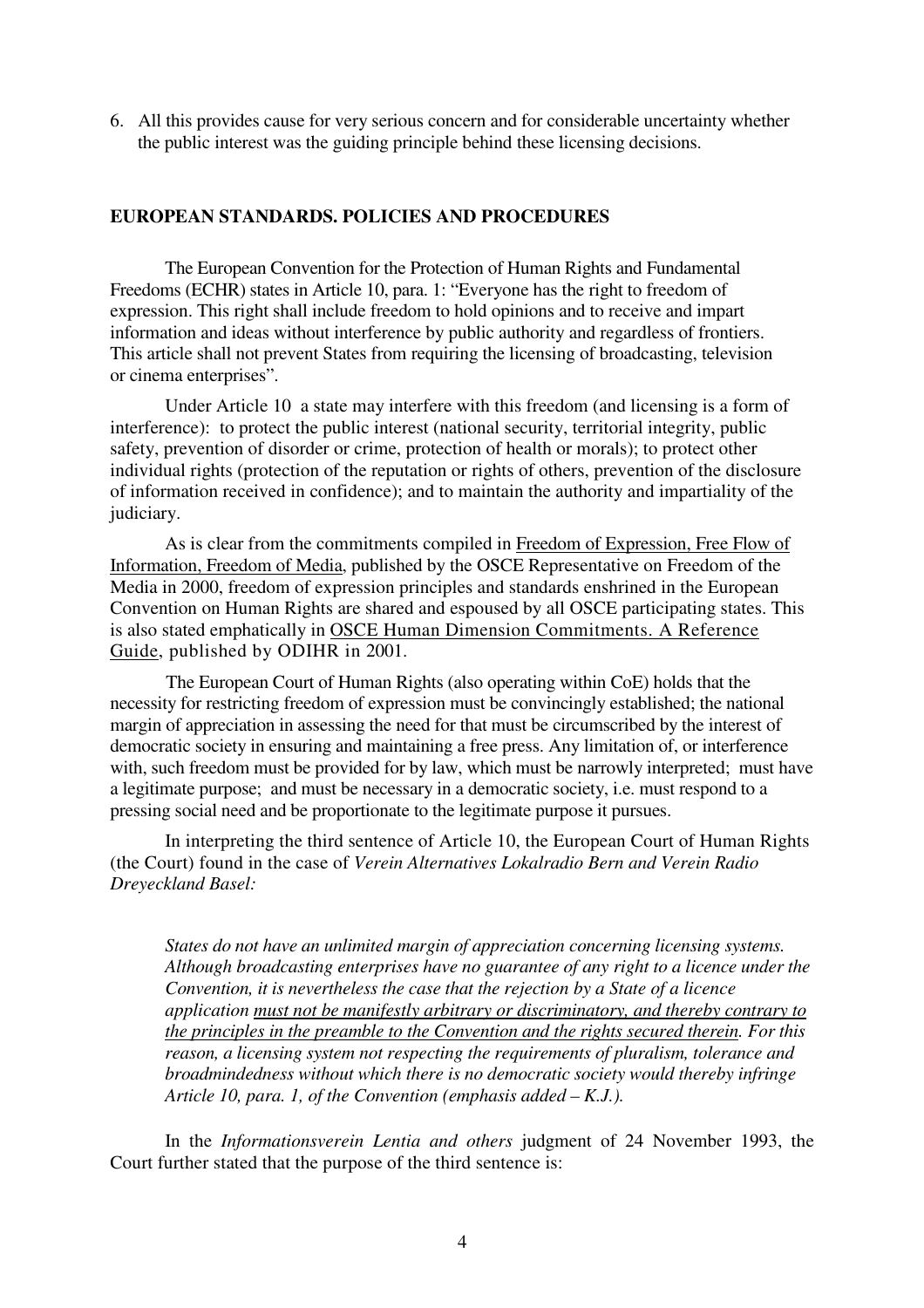*to make it clear that States are permitted to regulate by a licensing system the way in which broadcasting is organised in their territories, particularly in its technical aspects... Technical aspects are undeniably important, but the grant or refusal of a licence may also be made conditional on other considerations, including such matters as the nature and objectives of a proposed station, its potential audience at a national, regional or local level, the rights and needs of a specific audience and the obligations deriving from international legal instruments (emphasis added – K.J.).*

Recommendation Rec (2000) 23 of the Council of Europe Committee of Ministers to Member States on the Independence and Functions of Regulatory Authorities for the Broadcasting Sector recalled "*the importance for democratic societies of the existence of a wide range of independent and autonomous means of communication, making it possible to reflect the diversity of ideas and opinions, as set out in the Declaration on freedom of expression and information of 29 April 1982*" and emphasized that, "*to guarantee the existence of a wide range of independent and autonomous media in the broadcasting sector, it is essential to provide for adequate and proportionate regulation of that sector, in order to guarantee the freedom of the media whilst at the same time ensuring a balance between that freedom and other legitimate rights and interests*".

According to the Explanatory Memorandum, "*the Recommendation deems the granting of broadcast licences to be one of the essential tasks of regulatory authorities … It entails a heavy burden of responsibility, given that the choice of operators entitled to establish broadcasting services would determine the degree of balance and pluralism in the broadcasting sector*".

The Appendix to the Recommendation contains a section on the granting of licences, which is reproduced below:

*13. One of the essential tasks of regulatory authorities in the broadcasting sector is normally the granting of broadcasting licences. The basic conditions and criteria governing the granting and renewal of broadcasting licences should be clearly defined in the law.*

*14. The regulations governing the broadcasting licensing procedure should be clear and precise and should be applied in an open, transparent and impartial manner. The decisions made by the regulatory authorities in this context should be subject to adequate publicity.*

*15. Regulatory authorities in the broadcasting sector should be involved in the process of planning the range of national frequencies allocated to broadcasting services. They should have the power to authorise broadcasters to provide programme services on frequencies allocated to broadcasting. This does not have a bearing on the allocation of frequencies to transmission network operators under telecommunications legislation.*

*16. Once a list of frequencies has been drawn up, a call for tenders should be made public in appropriate ways by regulatory authorities. Calls for tender should define a number of specifications, such as type of service, minimum duration of programmes, geographical coverage, type of funding, any licensing fees and, as far as necessary for those tenders, technical parameters to be met by the applicants. Given the general*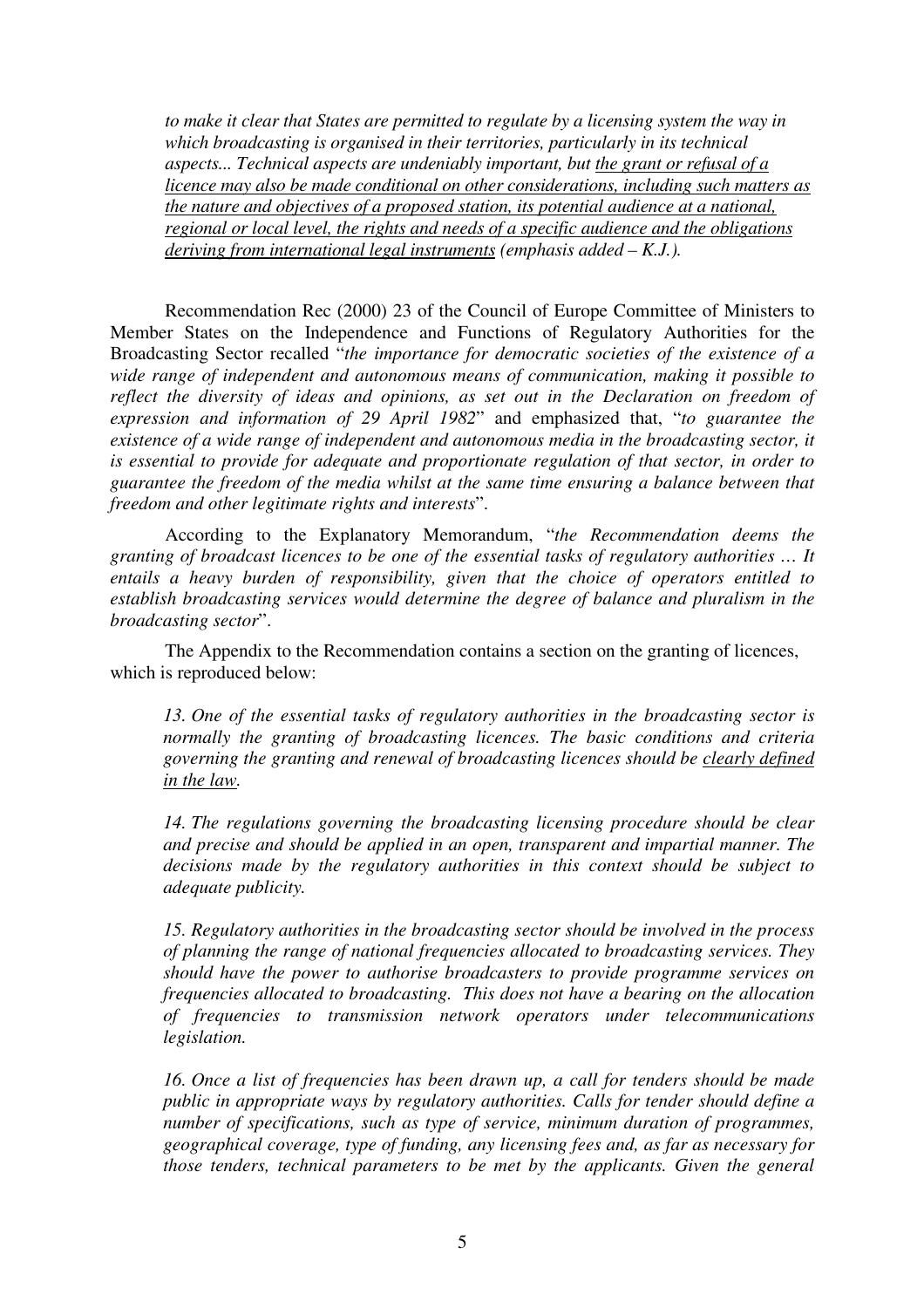*interest involved, member States may follow different procedures for allocating broadcasting frequencies to public service broadcasters.*

*17. Calls for tender should also specify the content of the licence application and the documents to be submitted by candidates. In particular, candidates should indicate their company's structure, owners and capital, and the content and duration of the programmes they are proposing (emphases added – K.J.).*

The Recommendation also says that all decisions taken and regulations adopted by the regulatory authorities should be:

- duly reasoned, in accordance with national law;
- open to review by the competent jurisdictions according to national law;
- made available to the public.

The Tbilisi Declaration on Public Service Broadcasting and the Internet, adopted at the Second OSCE South Caucasus Media Conference "Public Service Broadcasting and the Internet" (Tbilisi 17-18 November 2005) states in part that the independence of broadcasting regulatory bodies should be guaranteed by law and respected in practice, and that their "members should serve in their individual capacity and exercise their functions at all times and in the public interest" (emphasis added).

Much more extensive regulation of tender procedures can be found in Directive 2004/18/EC of the European Parliament and of the Council of 31 March 2004 on the coordination of procedures for the award of public works contracts, public supply contracts and public service contracts. Though it concerns primarily public procurement, it provides an excellent introduction into EU standards on public tenders. Two standards laid down in the Directive seem to be of particular importance in the present context. Recital (4) of the preamble states that *Member States should ensure that the participation of a body governed by public law as a tenderer in a procedure for the award of a public contract does not cause any distortion of competition in relation to private tenderers (emphasis added – K.J.).* Mention should also be made of recital (46) which states:

*To ensure compliance with the principle of equal treatment in the award of contracts, it is appropriate to lay down an obligation — established by case-law — to ensure the necessary transparency to enable all tenderers to be reasonably informed of the criteria and arrangements which will be applied to identify the most economically advantageous tender. It is therefore the responsibility of contracting authorities to indicate the criteria for the award of the contract and the relative weighting given to each of those criteria in sufficient time for tenderers to be aware of them when preparing their tenders (emphases added – K.J.).*

Regarding the question of pluralism, mentioned both by the Court and by the CoE Recommendation, we might note that speaking at the 13th meeting of the European Platform of Regulatory Authorities – EPRA (Barcelona, Spain, 19-20 April 2001), Matjaž Gerl of the Slovenian Broadcasting Council recognized the question of pluralism as the core question in the process of granting licences and media regulation and listed three basic models of ensuring pluralism:

The market model is the oldest one and it says that the market competition itself is guaranteeing plurality of content and consequently, the socio-political diversity of media;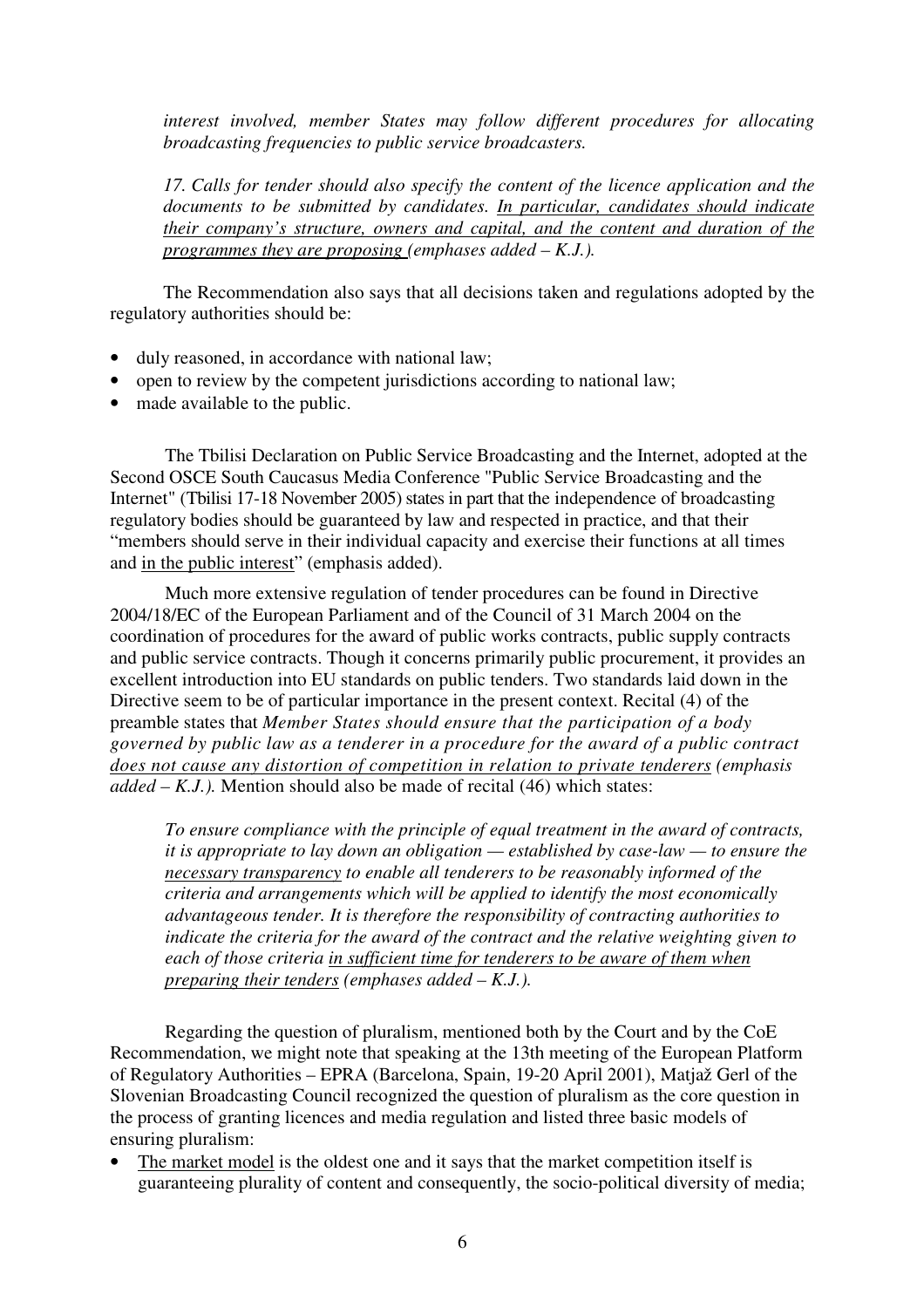- The new media model says that pluralism is a "natural" consequence of economic growth and technical development, and thus no state regulation is needed;
- The public policy model which favours state intervention to ensure the internal pluralism (equal access to the media for everybody) and external pluralism (equal possibilities to access the market, protecting smaller broadcasters, ensuring transparency)

It is obvious, according to Gerl, that "*new established democracies are counting on market to ensure media pluralism (Bulgaria, Estonia, Hungary, Lithuania, Romania, Slovakia, Slovenia). Some of them are practicing almost pure market model (Slovakia, Romania, Slovenia), while others exercise the combination of market and public policy model (Hungary, Poland). Some of them even see the concept of controlling the number of broadcasters in certain area as violation of the freedom of speech (Estonia, Lithuania)*".

On the other hand, the author continues, "*there is a group of countries with democratic tradition, where control of the market is practiced without prejudice (Germany, Ireland, UK-Radio Authority and Spain, Holland and Norway to certain extent). Their arguments are based on safeguarding the economic viability of broadcasters*".

Different licensing methods correspond to these policy approaches. The market model finds its equivalent in licensing by **auction**, whereas the public policy model is complemented by licensing by **tender** (a merit-based process, also known as a "beauty contest").

In an auction, applicants send in bids, signifying how much they are willing to pay for the licence, and the licence is awarded to the highest bidder. A tender consists of inviting licence applications which are then judged on merit (this requires that applicants provide extensive information about their proposed service), and the licence is awarded to the applicant who best meets the criteria adopted by the licensing authority.

It is possible to combine the two methods: to hold a "beauty contest" first in order to admit to the auction only applicants whose applications meet basic criteria, creating an assurance that whoever wins the auction will provide a programme service of required quality.

The whole procedure can be preceded by inviting existing and potential licenceholders in a published advertisement to send in expressions of interest in obtaining or renewing licences and to specify what type of programme service they wish to provide <sup>3</sup>. The results of such a consultation should be made public. This adds transparency to the whole process and helps the licensing authority draw up its plan of broadcasting services on the basis of additional knowledge of the plans of existing or potential broadcasters.

#### **BACKGROUND**

Upon its creation following the adoption of the BA in 2002, the RBA faced a different situation than newly established broadcasting regulatory authorities in other post-Communist countries: not the aftermath of a Communist broadcasting monopoly, but a very chaotic situation which was the result of the following process:

<sup>3</sup> Such a procedure is provided for in the Canadian Broadcasting Act. It is also applied by the Nation Broadcasting Council of Poland.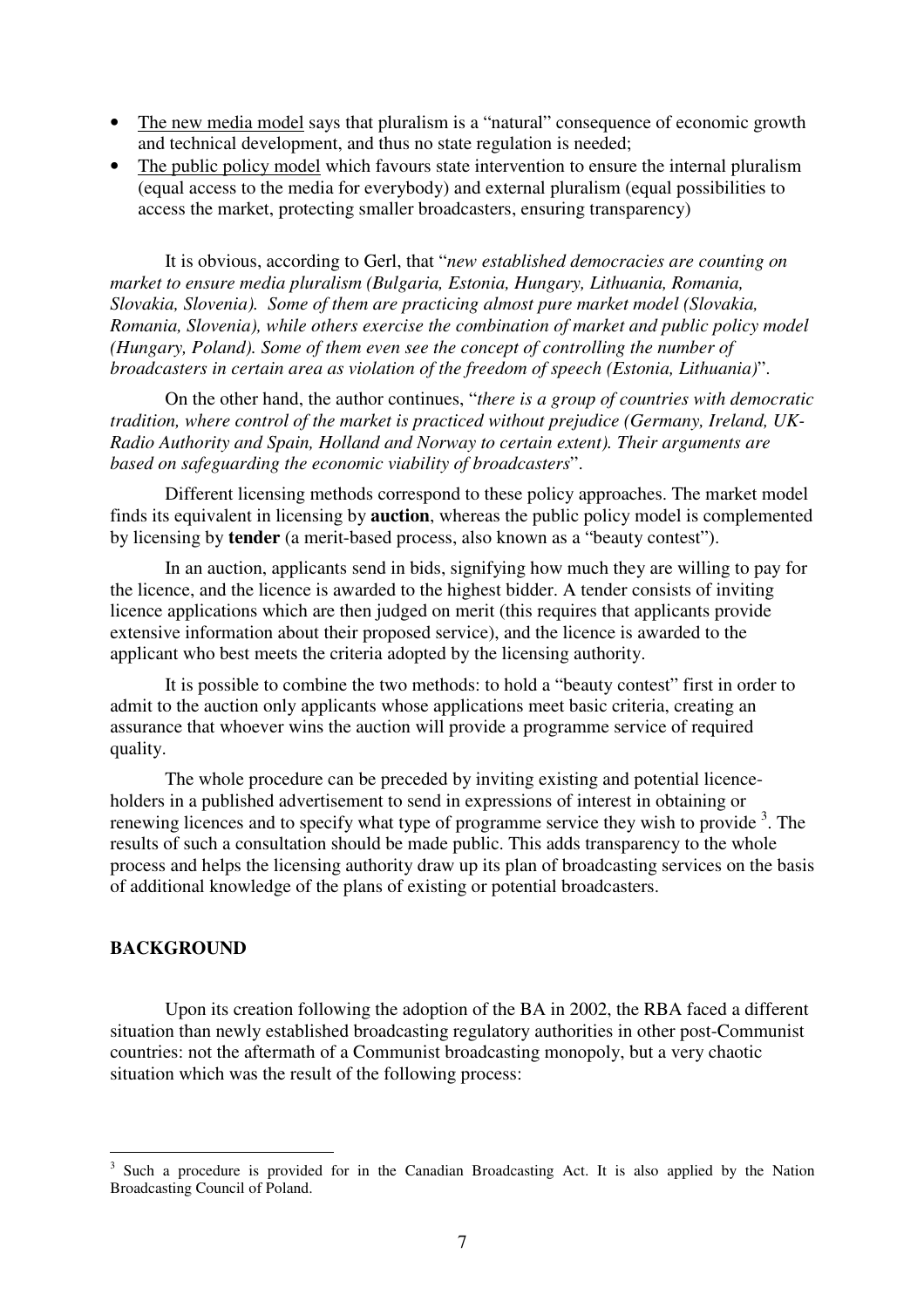*In the previous socialist system, founding radio and TV stations was the jurisdiction of the Socialist Alliance organisation, which also took care of appointing the editor-inchief and determining the station's program plan. During the 1990s a large number of radio and TV stations were founded in towns throughout Serbia, but they were all part of the RTS family, thus component parts of the 'united radio broadcasting system of the Republic'. With the collapse of this 'family concept', local stations scattered like baby crabs from under their 'mother's'skirt. Starting in 1992, they all began to receive their own channels and build their own, new studios. A real boom ensued in Serbia's electronic media. An average of one new RTV was founded every week. By mid 1994, the number of private radio and TV stations, with temporary permits from the Federal Administration of Radio Communications, has grown to 80." 4*

Roland Brunner (see footnote 3) adds that the mere number of stations did not express any development towards pluralism, as the regime did its best to keep the control over the spreading number of outlets: "Most of stations outside the direct RTS-control were established by people close to the ruling elites, as TV Politika, TV Pink and TV Palma (politically affiliated to the Yugoslav United Left JUL, run by Mira Markovic, the wife of Serbian President Slobodan Milosevic), TV Kosava (established and run by Marjia Milosevic, the daugther of the Mira Markovic and Slobodan Milosevic) or BK TV (established as commercial enterprise by the brothers Karic, as international traders always depending on a good understanding with the authorities)".

A similarly tumultuous situation developed in Radio-Television Serbia (RTS)<sup>5</sup>.

Thus, the RBA faced a particularly difficult situation, a broadcasting market shaped by politics, intense political infighting and war. The result has been described as follows:

*The media scene in Serbia reflects a chaotic and suspended society. Media functions have been mixed up and the rules of operation of electronic media, along with the yardsticks for the justifiability of their existence completely disregarded and trampled on. Absolute abuse of state RTV on the part of the former regime equated this house with inconceivable fascist propaganda 6 .*

Though the adoption of the Serbian Broadcasting Act in July 2002 was meant to turn a page in Serbian broadcasting history, this has not been problem-free. The law has had to be amended, for the first time in August 2004, in order to solve the huge controversy over the disputed appointments of three members of the RBA Council, and a year later, when the deadline for privatization of local public broadcasters was extended, state-controlled RTS was allowed to collect subscription prior to its transformation into a public service broadcaster, and the current Council members'term of office extended.

<sup>&</sup>lt;sup>4</sup> Dragos Ivanovic, "Plot against the Public", Republika, Belgrade 1999, p. 8, cited after Roland Brunner, How to build Public Broadcast in Post-Socialist Countries. Experiences and Lessons learned in the former Yugoslav Area. Zurich: medienhilfe, June 2002. See also Ulf Brunnbauer, Hannes Grandits, Siegfried Gruber, Karl Kaser, Robert Pichler, Christian Promitzer (eds) Education and Media in Southeast Europe: Country Reports. Graz: Centre for the Study of Balkan Societies and Cultures, 1999.

<sup>&</sup>lt;sup>5</sup> See Mila Turajlic Challenges For Public Service Broadcasting In Serbia, MSc in Media and Communications MC499 Dissertation, London: London School of Economics and Political Sciences. Department o Media and Communications, August 2004.

<sup>&</sup>lt;sup>6</sup> Transition Process in the Media. Completion Of Stage 1 - Working Group For Media Transition. Public Broadcasting Service Project. Belgrade: Media Center and the Independent Journalist Association of Serbia, June 2001; cited after Roland Brunner, How to build Public Broadcast in Post-Socialist Countries. Experiences and Lessons learned in the former Yugoslav Area. Zurich: medienhilfe, June 2002.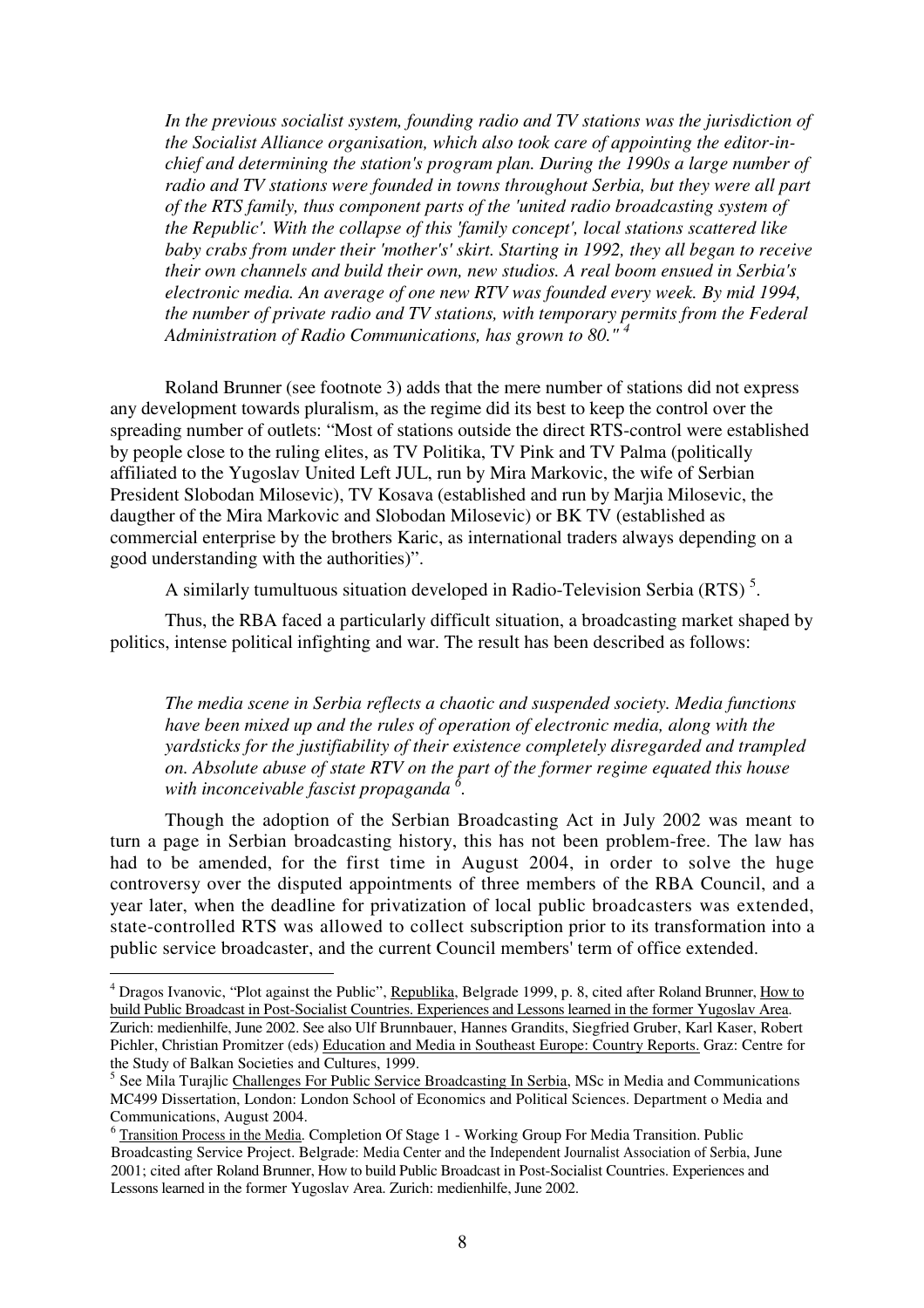The new RBA Council, appointed in 2005, adopted the Broadcasting Development Strategy and other regulations required for the public tenders for broadcasting licenses in the second half of the year  $^7$ .

All this put a heavy burden of responsibility on the current RBA Council, in that its licensing procedures involved not only potential, but also existing broadcasters. Accordingly, pursuant to Article 57 of the Regulation on Issuing Broadcasting Licenses, a decision to deny a licence may mean the closure of an existing station and its programming. In other words, these licensing decisions have clear and direct freedom of expression implications.

Let us recall in this context the test that the European Court of Human Rights applies to forms to interference with freedom of expression: the reason for it must be convincingly established; the national margin of appreciation in assessing the need for it must be circumscribed by the interest of democratic society in ensuring and maintaining a free press; it must be provided for by law, which must be narrowly interpreted; must have a legitimate purpose; and must be necessary in a democratic society, i.e. must respond to a pressing social need and be proportionate to the legitimate purpose it pursues.

This test must also be applied when assessing the licensing decisions of RBA.

#### **THE LEGAL AND POLICY FRAMEWORK AND ITS APPLICATION BY THE RBA. ANALYSIS AND DISCUSSION OF THE MAIN ISSUES**

When launching into the licensing process, the RBA could rely on an extensive legal and policy framework, largely developed by itself on the basis of the BA and the General Administrative Procedure Act, and encompassing its own Statute, the Strategy; the Regulation and Criteria.

Despite the existence of these legal and policy documents, licensing procedures are not fully and comprehensively regulated, with remaining areas of legal uncertainty on important issues.

As is well known, the licensing decisions have provoked many controversies and complaints. Below, we will deal with each of the major issues separately.

#### **1. Criteria for Broadcasting License Issuance and the Time of Their Publication**

It is alleged that this document was published 10 days after the closing date for submission of applications. This violates the internationally accepted principle that it is the responsibility of the authorities to indicate the criteria and the relative weighting given to each of those criteria in sufficient time for tenderers to be aware of them when preparing their tenders. More importantly, it is not clear whether these criteria, published as a separate document, have any legal standing and could lawfully have been used in assessing licence applications.

<sup>7</sup> See Overview of Media Legislation in South Eastern Europe - From November 2003 to October 2005. Belgrade: ANEM and IREX, 2006.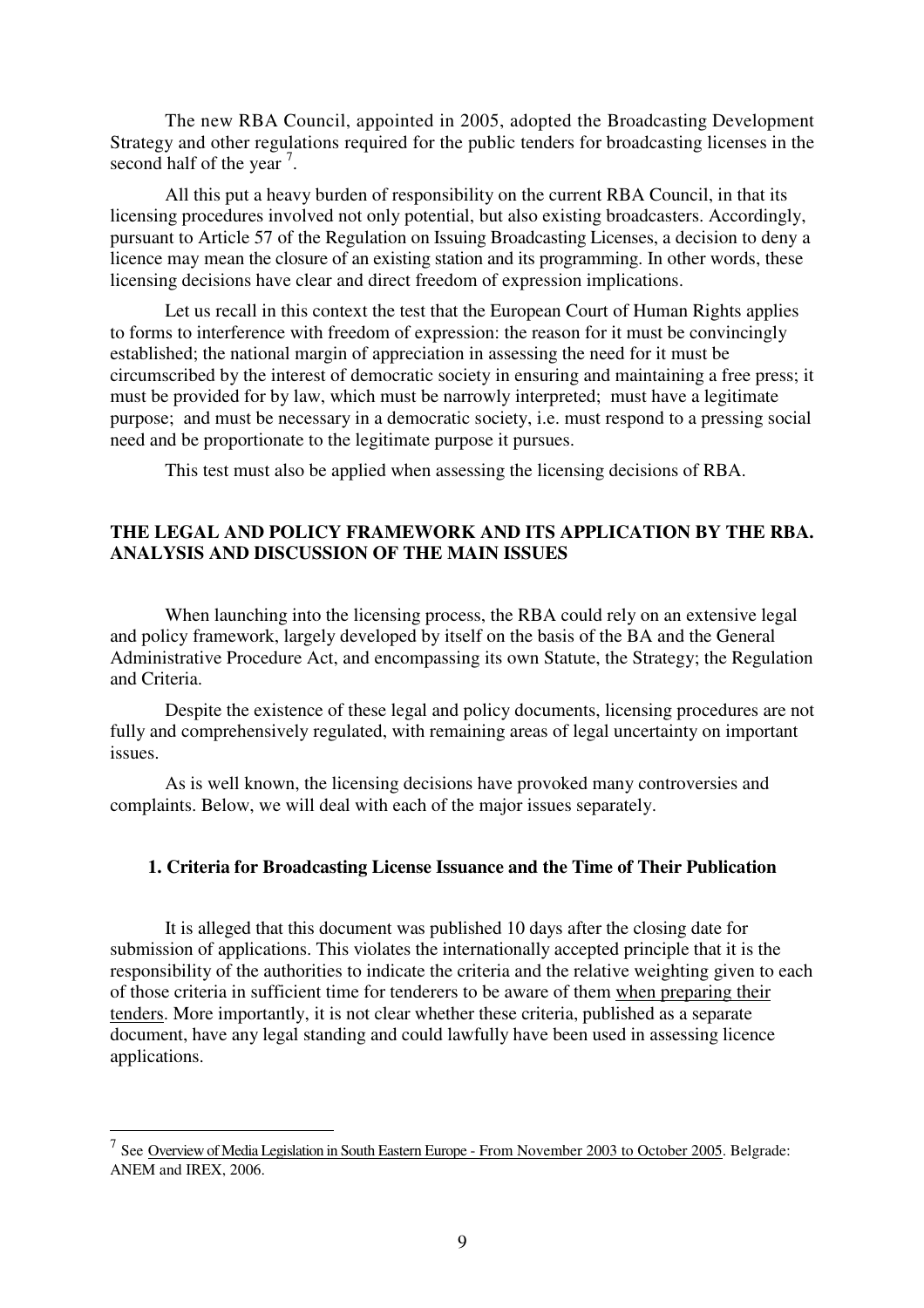Under Article 53 para. 5 of the BA, the RBA has the obligation to "*Set and publicise non-discriminatory, impartial and measurable decision-making criteria, corresponding to the activities for the performance of which the licence is awarded*".

Article 20 of the RBA Statute states that *a qualified majority of five votes is required for the Council's decisions to: adopt the regulations on the programme, technical, organizational-personnel and financial requirements and criteria related to the licensing of broadcasters.*

The requirements of both provisions are fulfilled by the RBA's adoption of the Regulation. The Regulation states in Article 1 that "*This Regulation stipulates the manner of issuing licences, requirements which must be fulfilled by the applicant for the issuance of broadcasting licence, as well as the criteria based on which the Council of the Republic Broadcasting Agency decides on the issuance of licences to broadcast radio and/or television programmes to the applicants (emphasis added – K.J)..*

Article 2 of the Regulation then states: "*The Republic Broadcasting Agency shall be competent for the issuance of licences for broadcasting programmes via terrestrial, cable and satellite transmission, analogue or digital, in a procedure and according to criteria laid down by the Broadcasting Law and this Regulation (emphasis added – K.J.).*These criteria are then fully formulated in Articles 39-53 of the Regulation.

Thus, the Regulation implements the requirement of Article 53, para. 5 of the BA, and neither in the Broadcasting Act, nor in the Regulation is there any mention of a separate set of criteria to be published by the RBA. The development and publication of the Criteria, or the timing of their publication, have no basis in law.

# **CONCLUSION**

Publication of criteria for assessing licence applications after the closing date for their submission violated the internationally accepted principle that such criteria should be published in good time for applicants to prepare their applications. More fundamentally, it must be stated that the RBA had no legal basis for issuing a separate set of criteria. Secondary regulation can only be introduced on the basis of a clear delegation contained in legislation. Therefore, this additional document has no legal standing.

## **2. Failure to provide individual applicants with written notification of the RBA's decision to exclude participants from the Tender**

The Catalogue invokes Article 53(1) of the BA and Article 37(3) of the Regulation on the Issuing of Broadcasting Licenses in arguing that the RBA contravened the law by temporarily disqualifying some applicants and failing to provide them with written notification of the decision to do so. It states that the RBA further breached Article 53(1) of the BA and Article 37 of the Regulation by failing to allow applicants the allotted time to provide additional information, or an opportunity to address the reason for their exclusion from the tender.

The factual basis for this can be found in Decision 1 (the only decision to provide information that an application was not considered), which states: "*The application of TV*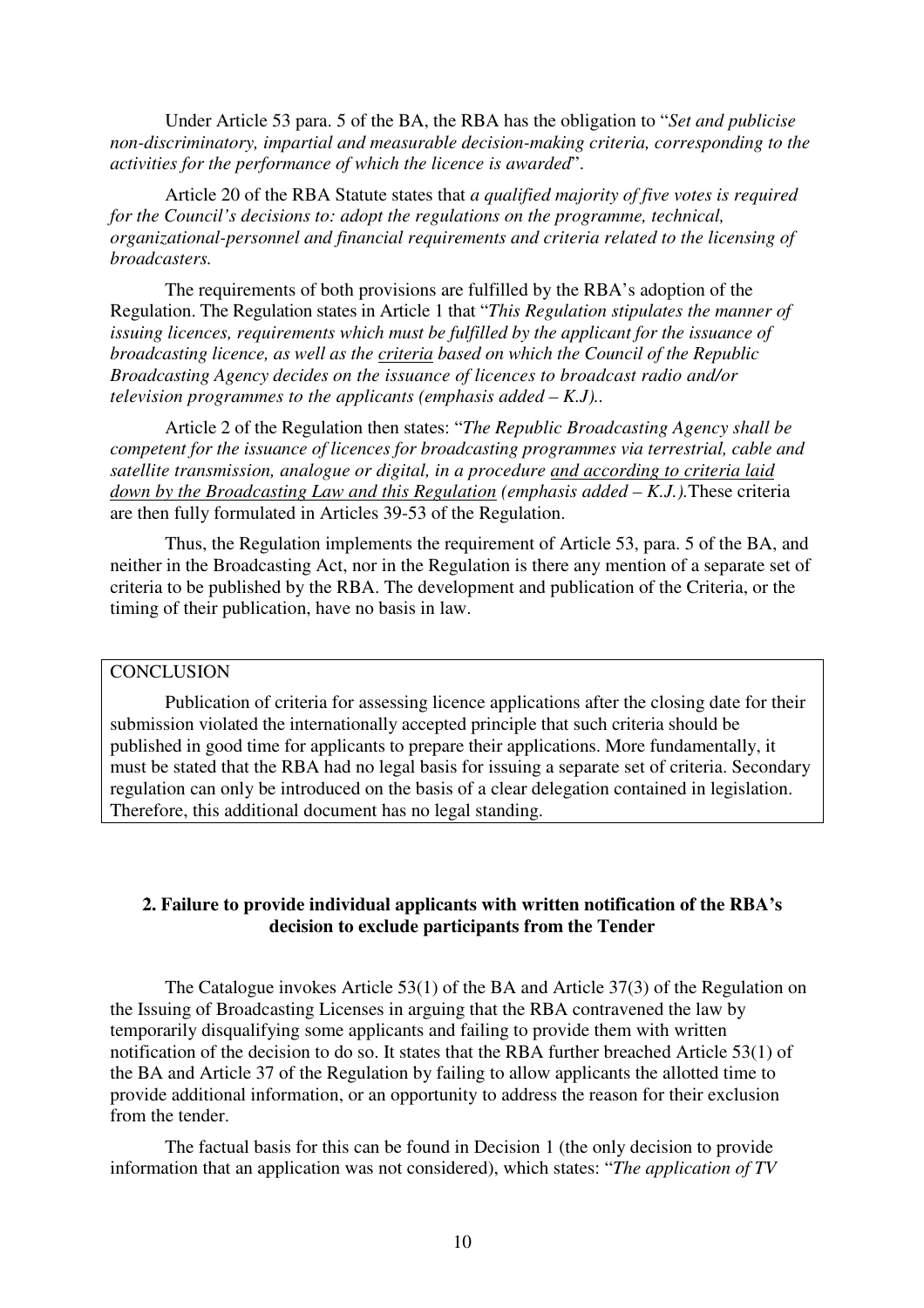#### *Politika was not taken into consideration because of the untimely submitted and incomplete documentation (Article 53, paragraph 1, item 1)*".

Such situations are regulated in Article 37 of the Regulation, according to which the technical staff of the RBA should return an application containing incomplete or false data, or incomplete documentation, to the applicant for the purpose of application completion or submission of correct data or complete documentation within the subsequently determined seven-day period, and inform the RBA Council accordingly. If the applicant completes the application or submits correct or complete documentation within the seven-day period, it shall be deemed that the application has been properly submitted (from the beginning).

There is no information in Decision 1 that this procedure was followed, only a list of the deficiencies of TV Politika's application.

Moreover, the Regulation does not prescribe a procedure concerning the rejection of an application if it was not returned in the 7-day period, or was returned still in an incomplete or incorrect form, except that, as laid down in Article 38, the RBA should ultimately publish a list of applicants whose applications were not complete or submitted in a timely manner.

The consultant has no information on whether this information about TV Politika was published separately from what is contained in Decision 1. Nevertheless, the RBA Council does not act "by default" (e.g. rejection of an application cannot merely be surmised from the fact that it was not considered). Under Articles 18-24 of the Statute, it is clear that the Council must take a separate formal decision in a voting procedure on every issue it considers. As regulated by Article 22 of the Regulation, a vote is taken after the discussion on a specific topic has been completed and the chairperson has formulated the proposed decision in a way which unambiguously allows for a vote or non-vote.

#### **CONCLUSION**

Unless this is regulated in the General Administrative Procedure Act, the BA and the Regulation are not clear on the exact procedure for dealing with applications that the applicant fails to correct or complete within the 7-day period, and especially on whether that applicant should receive written notice of the decision not to consider the application. This oversight should be corrected – first in the Regulation, and subsequently in the Act itself, when it is amended.

#### **3. Failure to consider applications based on the criterion of contribution to better quality and more diverse programming**

Under Article 53 para. 5, the RBA must "*Reach a decision [on submitted licence applications] in keeping with the set criteria and prescribed conditions and standards for programme production and broadcasting, and, in the event that more than one person fulfilling the terms has applied for the same radio frequency, give advantage to the one which, on the basis of the submitted documentation, provides stronger guarantees that it shall contribute to better quality and more diverse programme i.e. programme contents in the area in which the programme is to be broadcast. If the applicant is broadcasting a radio and/or TV programme at the time of application submission, the Council shall, while making a decision, take into consideration the applicant's previous broadcasting period contribution to*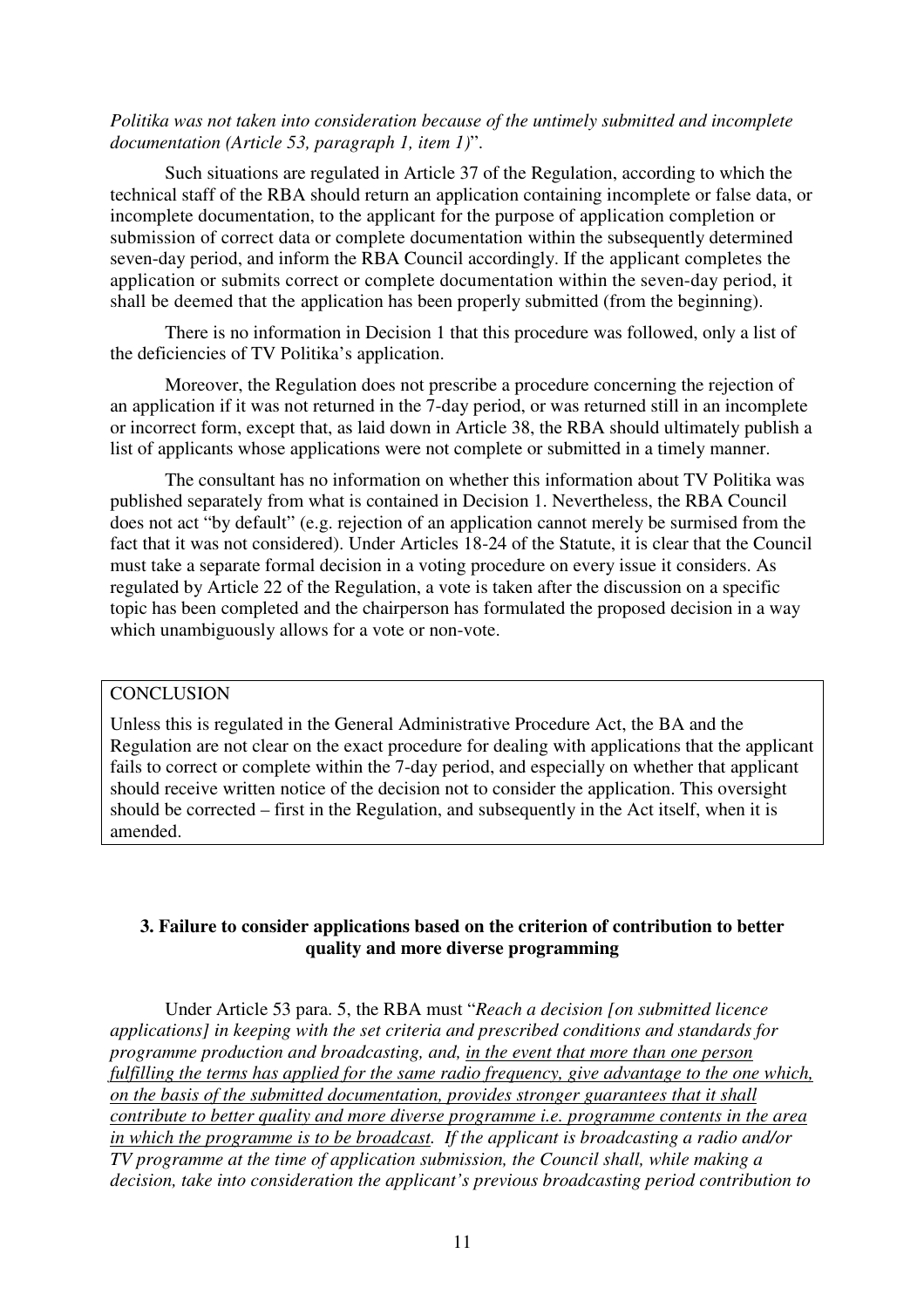## *the implementation of principles regulating relations in the broadcasting sector"(emphasis added – K.J.).*

Thus, there is no question that the licensing procedure in force in Serbia is that of a "beauty contest", with programme criteria uppermost among all other criteria to be used in determining who should be awarded a licence to broadcast. In other words, Serbian legislation clearly favours the public policy model of promoting pluralism and in general of determining the shape of the broadcasting landscape.

Let us recall in this context that the OSCE Tbilisi Declaration on Public Service Broadcasting and the Internet calls on members of broadcasting regulatory bodies to be guided by public interest considerations at all times. Article 53 para. 5 clearly specifies what the public interest considerations in this case are: making sure that licences are awarded to applicants guaranteeing "better quality and more diverse programme".

Decisions 1 and 2 show that the clear legal duty to assess licence applications from this point of view was not fulfilled by the RBA Council. They contain the following sentence: "*The RBA Council did not enter into the substantial evaluation of the quality of the existing programmes because it would bring the applicants currently not broadcasting programmes into an unequal position, but the RBA Council perceived the whole range of needs of the TV audience in the Republic of Serbia".* The same is clear from Decision 3: *"The RBA Council did not evaluate the quality of the existing programmes, but the RBA Council perceived the needs of the TV audience in the Autonomous Province".*

Thus, the RBA deliberately acted in a way incompatible with the BA. Its reasons for doing so have no basis in law. It was not called upon to compare existing programme services with programme concepts of future would-be broadcasters, but to assess "submitted documentation" (Article 53 para. 5 of the BA and Article 48 of the Regulation) concerning the applicants' programme concepts and plans.

Article 53 para. 4 instructs the RBA to "*Set and publicise non-discriminatory, impartial and measurable decision-making criteria, corresponding to the activities for the performance of which the licence is awarded" (emphasis added – K.J.).* Articles 68-74 of the BA, Articles 48-50 of the Regulation and para 2.3 of the Tender taken together provide the RBA with enough information on the programme concept and with sufficiently clear guidance on the measurable criteria and methods of their application, to make possible precisely such an assessment of programme concepts with a view to establishing which licence applicant would most contribute to better quality and more diverse programming.

#### **CONCLUSION**

Deliberate refusal to assess applications on the basis of the most important criterion listed by the BA for deciding on the award of licenses constitutes exactly what the European Court of Human Rights warned against, i.e. manifestly arbitrary rejection of licence applications. By the same token, such action is contrary to the principles in the preamble to the Convention and the rights secured therein, thus violating Article 10 of ECHR.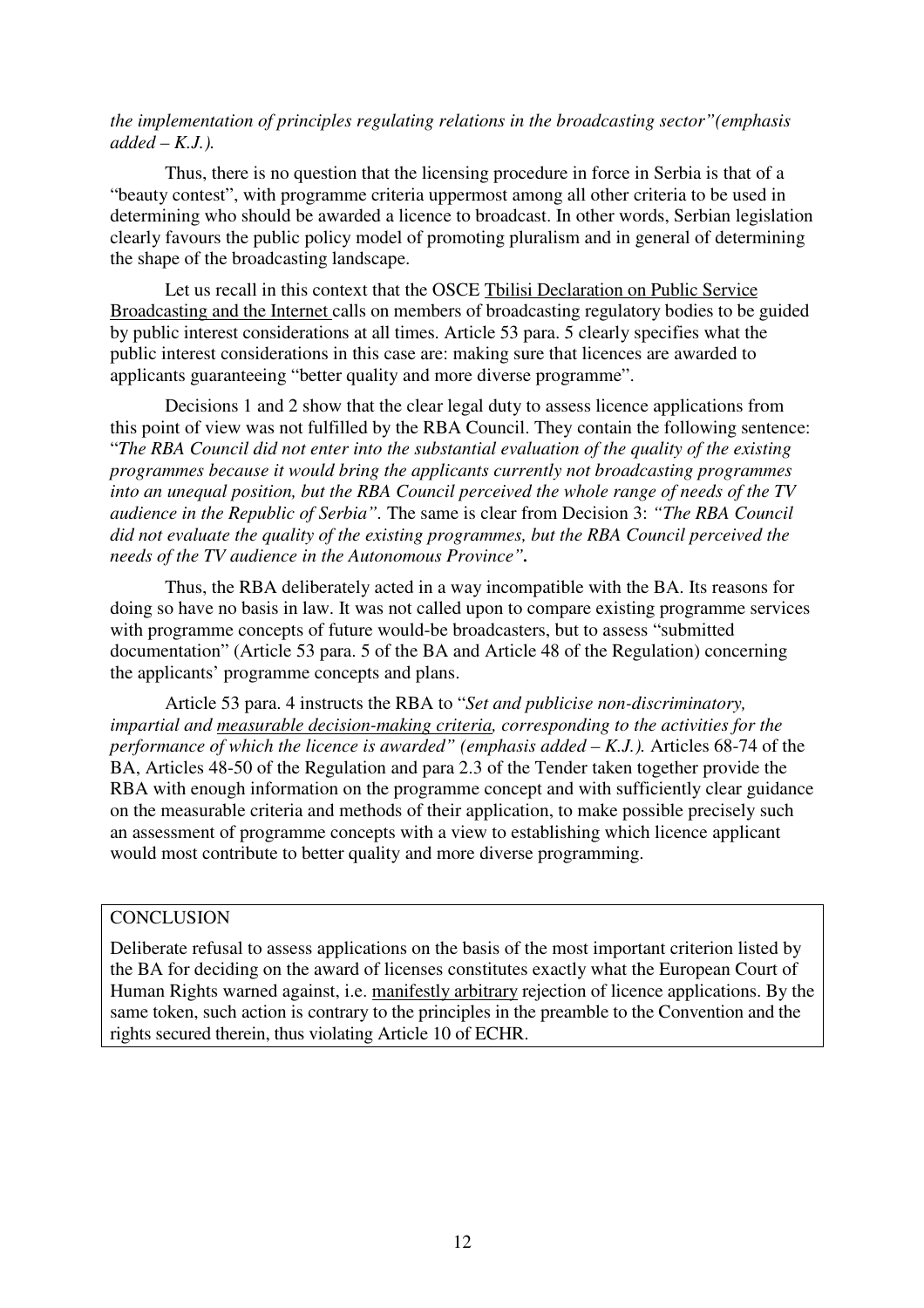#### **4. Failure to adopt the proper procedure for decision-making on licence applications**

#### **A. One collective licensing decision vs. individual decisions to award or refuse a licence**

We have already mentioned that the RBA Council cannot take decisions "by default", or implied decisions which can be inferred from its other actions. A clue as to whether there should be one "collective" licensing decision, or separate "decisions" (whether positive or negative) on each licence application is offered by Article 53 para. 8 of the BA which reads: *"Deliver the applicants, whose applications have been rejected, duly reasoned decisions thereof within eight days after the day the decision on the public tender has been reached".* This is reinforced by 54, para 1. which reads: "*A person, which has applied at the public tender and is dissatisfied with the Council decision, has the right to file a complaint to the Council within 15 (fifteen) days after the day of receipt of the decision on application rejection".* In turn, Article 57 of the Regulation states that "*The applicant at the public tender which is dissatisfied with the RBA Council decision, shall be entitled to file a complaint to the RBA Council within 15 days after the day of decision receipt, in accordance with Article 54 of the Law" (emphases added – K.J.)*

This indicates that there should be two kinds of decisions <sup>8</sup>: on the acceptance of the application (and awarding a licence), and on the rejection of an application (and refusal of a licence). Given that Article 22 of the Statute states that "*The result of the vote is established on the basis of the number of votes cast "in favour" of the proposal*" this means that there should be two kinds of motions in considering licence applications: for accepting an application and awarding a licence, and – conversely – for rejecting an application and refusal of a licence.

An additional and serious procedural failure is that in reality Decisions 1, 2 and 3 do not contain any formal decisions concerning the refusal of licences to rejected applicants, only announcements that they will not receive licences: "*The RBA Council can not issue licenses to the following applicants: "RTV BK Telekom" d.o.o., Belgrade; "Multimedia Ethnology System" d.o.o., Belgrade; "AST" d.o.o., Belgrade; "RTL TV" d.o.o., Belgrade; "Sigma Media International" d.o.o., Belgrade; "RTV 5" d.o.o., Nis and "CME SR" d.o.o., Belgrade, because the tender, on the basis of the Broadcasting Law, the Telecommunications Law, Radio Frequency Assignment Plan and the Strategy of Broadcasting Development in Serbia until 2013, was called for a total of five networks, for which a total of 13 candidates applied with the complete and timely documentation*" (Decision 1).

Let us recall once again that the European Court of Human Rights held in *Informationsverein Lentia and others* in relation to just such a situation that "*Technical aspects are undeniably important, but the grant or refusal of a licence may also be made conditional on other considerations, including such matters as the nature and objectives of a proposed station,*

 $8$  However, Art. 199 paragraph 2 of the General Administrative Procedure Act could be construed as suggesting one collective decision: "In other matters [other than single-party proceedings, which are dealt with in paragraph 1 of the same article-remark E.O.], the reasoning of the decision contains: short summary of the parties'requests, ascertained factual findings, if required reasons which have been taken into account in evaluating evidence, reasons for not granting requests of the parties, legal provisions and reasons which have guided the deciding administrative body to resolving the matter, taking into account the factual findings. In the event that the appeal does not suspend enforcement of a decision, the reasoning must invoke such provision of the law. The reasoning of a decision must include the interim decisions of the administrative body which may have not been separately appealed against" (emphasis added – K.J.).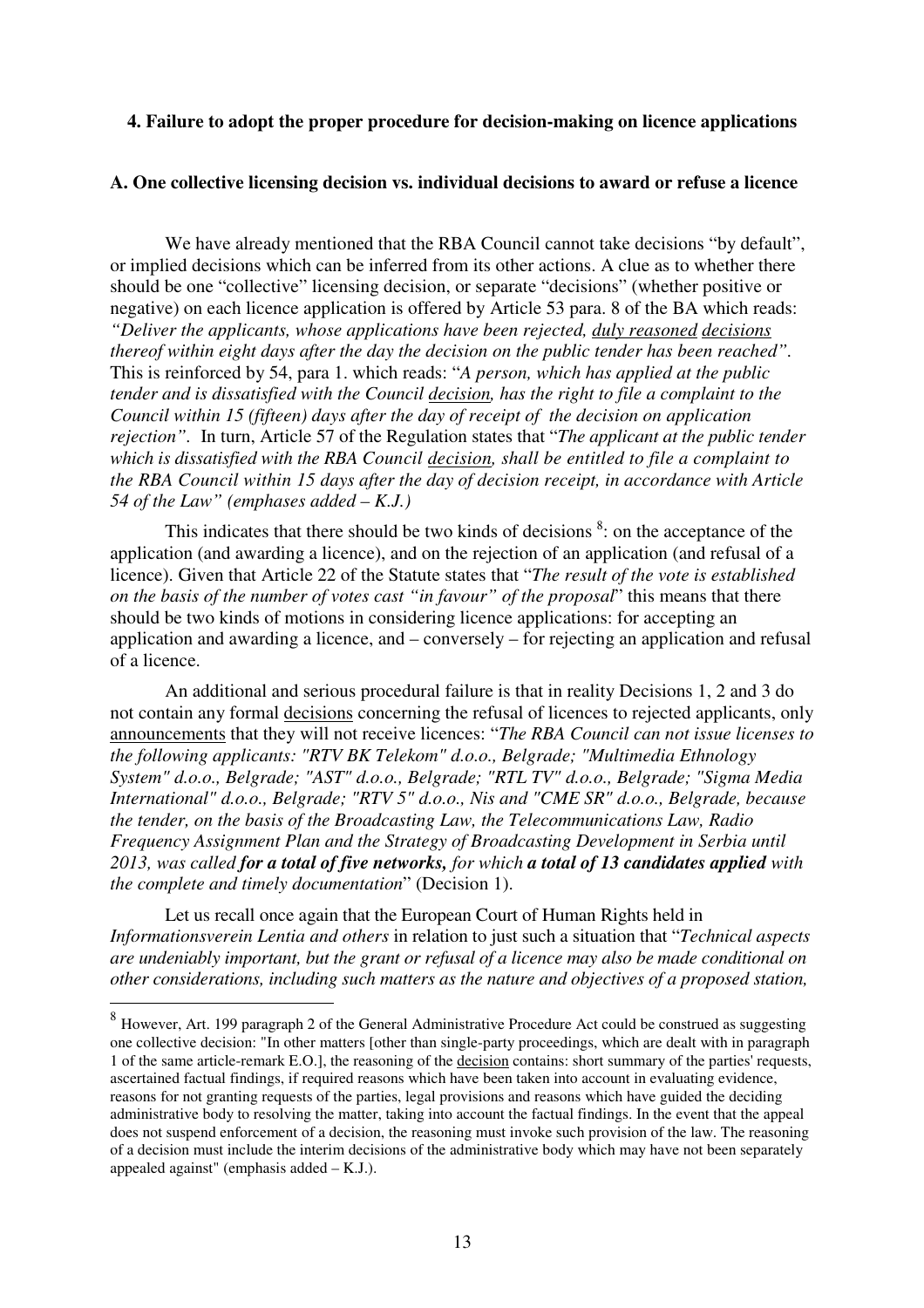*its potential audience at a national, regional or local level, the rights and needs of a specific audience and the obligations deriving from international legal instruments*". The BA states unequivocally in Article 53 para. 5 that – in the language of the Court – "the nature and [programme] objectives of a proposed station" should be precisely the determining consideration in granting or denying a licence. This was disregarded, however.

It is true that the closed catalogue of decisions that the RBA Council can take, specified in Articles 18-24 of the Statute, does not include a decision on the rejection of a licence application, only a "decision to grant the licence for the broadcasting of radio and TV programmes, following the completion of a tender" (Article 20 item 3). However, the RBA does not invoke this fact as a legal reason for not adopting decisions on the rejection of licence applications. Instead, it provides the following explanation:

*According to the Law and the Statute, the Council shall decide by vote, and not by consensus, so that the explanation of the decision may quote only the relevant criteria, facts and the results of the vote, but not the reasons for the individual Council member to give its vote to a certain applicant. The only legally valid reason why some applicants were awarded a license lies in the fact that they fulfilled prescribed requirements and that they received a sufficient number of votes of the Council members, who while deciding (voting), were governed by the criteria and the established factual state of affairs. Also, the Council was not deciding on revocation, but on issuing of licenses to broadcast programmes, so that the real reason for some of the applicants not to obtain a license was the lack of available resources defined by the Radio Frequency Assignment Plan. Given the fact that this decision is not punishing anybody, the Council has neither legal, nor logical possibilities to further elaborate why some of the applicants did not obtain a license. Revocation of licenses was not a subject of the public tender for issuing broadcasting licenses (emphases added ( K.J.).*

Thus, despite the BA's insistence on "measurable decision-making criteria" and "reasoned decisions", as well as on clear decisions to award or deny licenses, the RBA – deliberately and in full knowledge of what it was doing – decided to ignore all these provisions.

The argument that "this decision [i.e. the inferred decision to refuse a licence  $-$  K.J.] is not punishing anybody" seems divorced from reality, since existing broadcasters who were denied a licence may subsequently be closed down.

The RBA also confuses two procedures: rejection of a licence application and revocation of an existing licence. This confusion may perhaps be explained by the fact that, as noted above, in many cases licence applicants are functioning broadcasting stations. However, existing stations would not apply for licences if they already had valid licences on the basis of which they could go on broadcasting and which could be revoked. Legally speaking, refusal to award a licence and revocation of an existing licence are quite separate procedures, as is clear from Article 17 of the BA.

Complainants against the RBA's decision-making have pointed out that applicants whose licence applications were rejected did not receive duly reasoned decisions.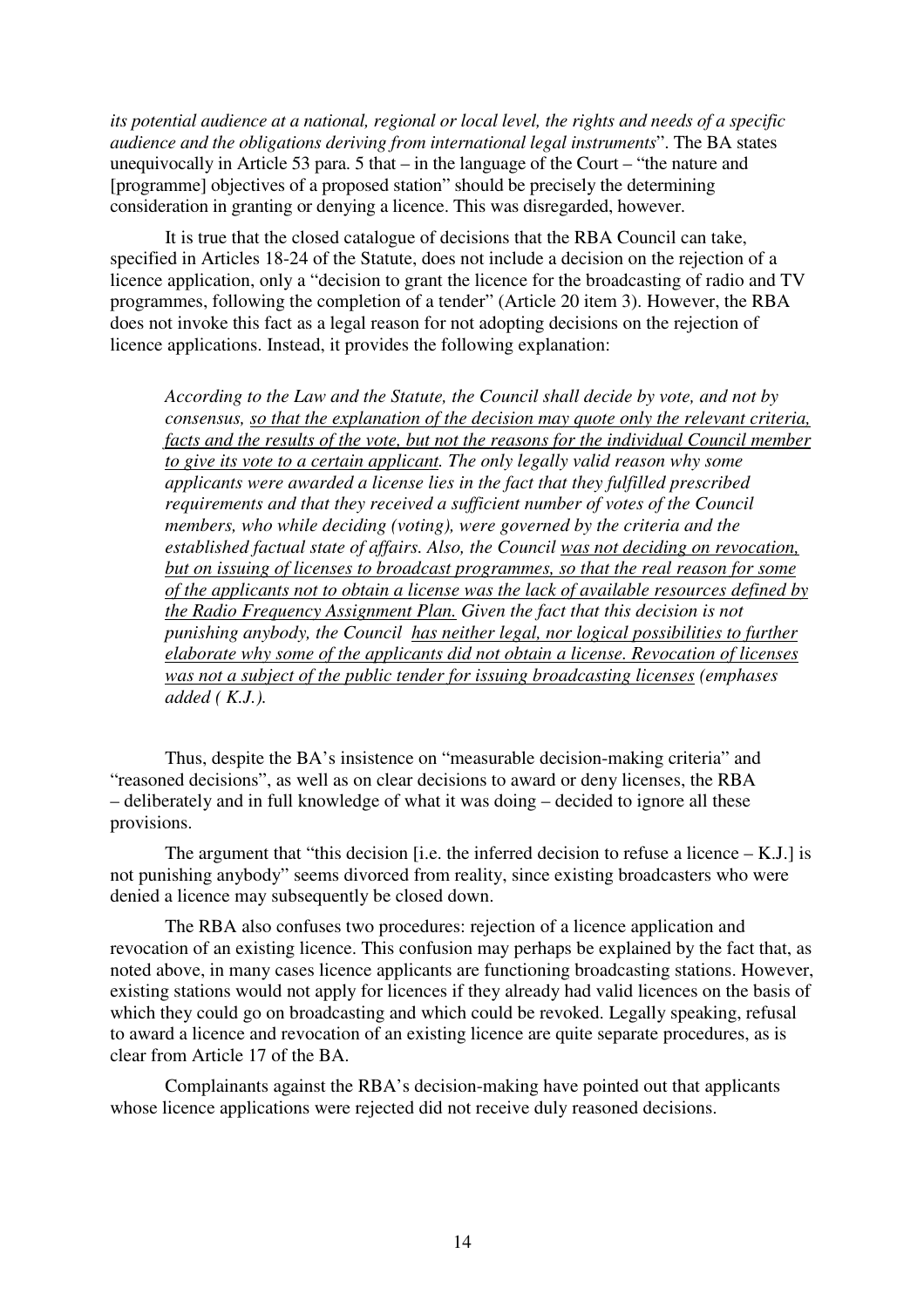## **CONCLUSION**

The procedural approach adopted by the RBA involves:

- deliberate disregard of the BA
- unexplainable confusion of refusal and revocation of licence;
- lack of any, let alone duly reasoned, decisions to deny licence applications;
- a discrepancy between the Statute (which does not provide for a formal decision on rejecting a licence application) and the BA (which requires that such a decision be taken).

As a result, strictly speaking, applicants whose applications have been rejected have no decision to appeal against. This, for reasons explained below, will make any recourse to the courts, as provided by Article 54 of the BA, very difficult.

All this reinforces the impression that the procedure involved arbitrary decisionmaking, in contravention of the law and of European standards.

Incidentally, provisions of Articles 18-24 of the Statute constitute a straight-jacket, preventing the RBA Council from adopting any decisions not specifically mentioned in the closed catalogue. There is no legal reason for this and the Statute should be amended, both by specifying what majority is required to reject a licence application, and by adding item 12 ("other") to the list in Article 21.

# **B. Failure to analyse applications and justify the reasons for awarding licences applications**

The list of complaints and observations in this field is very long, including that the RBA:

- failed to compare the Tender applications according to the criteria defined both in the law and established by the RBA itself,
- failed to provide an overview of the fact contained in the Tender applications and to reach conclusions on the basis of ascertained facts by way of measurable comparison of the Tender applications and to provide comprehensive reasoning of such conclusions;
- failed to cite which facts contained in the Tender applications have been decisive in determining the advantaged applicants;
- failed to establish the ranking of the Tender applicants with the most experience in broadcasting (a requirement of the criteria defined by Article 53(4) of the BA and the RBA itself).

It is also pointed out that the RBA released Decisions 1, 2 and 3 to award a total of 10 national, and one provincial broadcasting licenses within a very short time, only a small part of the 90 days which it could have taken to consider the applications and reach its decisions.

Article 37 of the Regulation lays down the following procedure for analysing licence applications: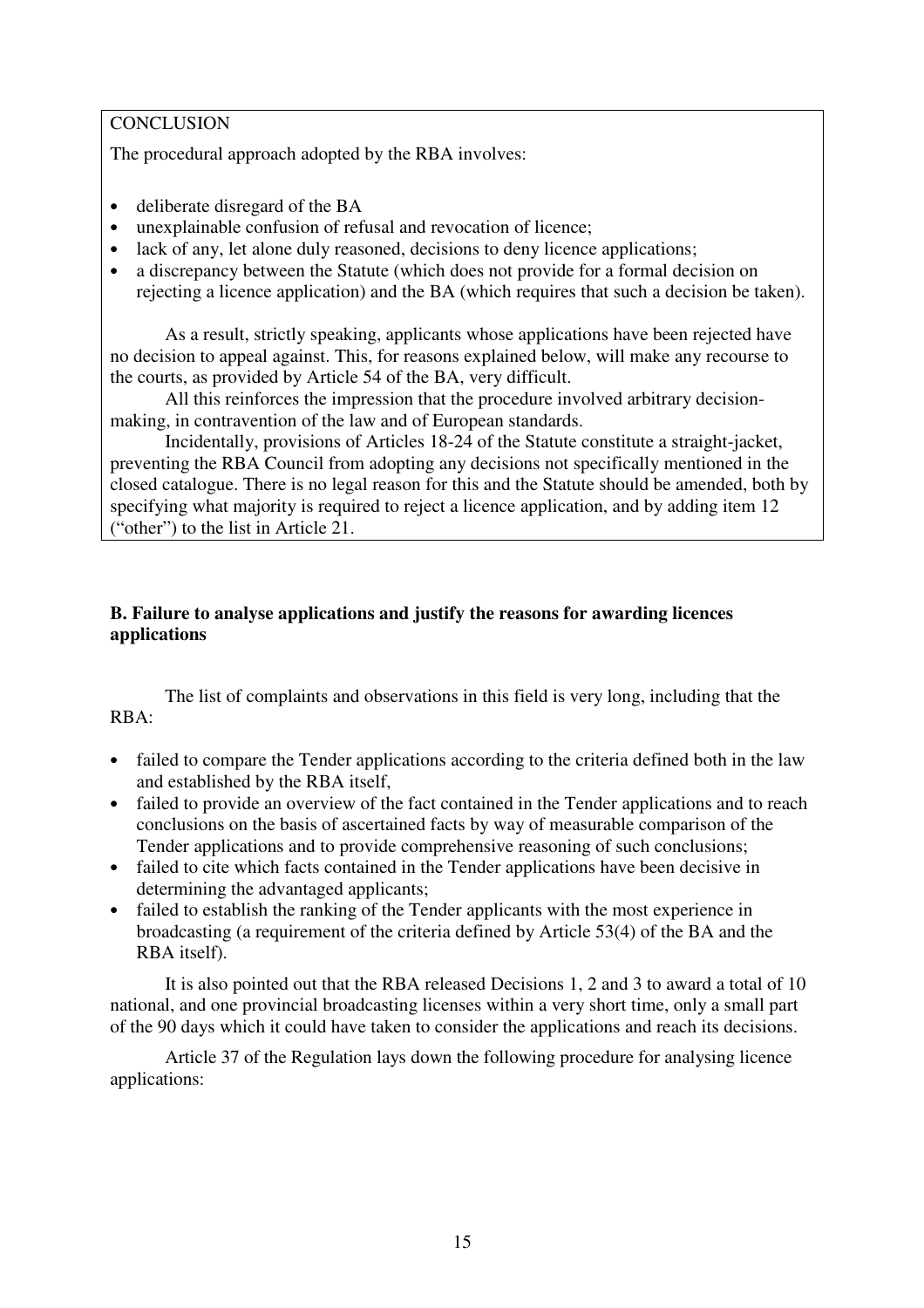*The RBA Technical service shall examine all applications with the enclosed documentation submitted in a timely manner.(…)*

*After examining the submitted applications and documentation, the RBA Technical service shall prepare a report on the established factual situation and submit it to the RBA Council.*

*For the purpose of better examination of the submitted documentation regarding the requirements referred to in Articles 13 through 27 of this Regulation, the RBA Council may engage independent experts of adequate profiles not employed by the RBA (engineers, lawyers, economists, media experts, marketing experts, as well as members of the Ethics Committee), pursuant to Article 46 of the Statute.*

*The RBA shall retain the right to request additional documentation and explanations from the applicants if it deems necessary to do so. The applicants shall respond to the RBA's request and submit the requested documentation and explanation.*

*The RBA Council shall consider all complete applications submitted in a timely manner (emphasis added – K.J.).*

There is no evidence in Decisions 1, 2 and 3 that independent experts were engaged to help with the analysis of the licence applications. There is no mention of an internal report (however, the RBA Council did not have to mention it in its Decisions and this does not mean that such a report may not have been submitted by the Technical Service).

While Decisions 1 and 3 do rate applicants on the basis of their experience (*Among the applicants currently broadcasting programmes TV Pink and TV B 92 have the greatest experience in broadcasting* and *Super TV, which exists in the air as a "Regional TV Center Subotica" since 1996, has undoubtedly the greatest experience in broadcasting*), most of the observations cited above are confirmed by reading the Decisions themselves. Instead of evidence of careful analysis and comparison of applications, one often finds reasons offered by the RBA Council for NOT doing so. For example, Decision 1 contains i.a. the following statements:

- *In this Explanation, it is not possible to mention all the important facts obtained by RBA. However, during the tender procedure, the Council members had access to all relevant documents.*
- *It is impossible to consider each criterion separately from the others; in the same way the relevant facts relating to each criterion are inter-linked and must be seen in the round.*
- *The remaining applicants have either exceptionally low ratings, or it is impossible to establish their ratings objectively.*
- *The RBA Council did not enter into the substantial evaluation of the quality of the existing programmes because it would bring the applicants currently not broadcasting programmes into an unequal position.*

In some cases, explanation of the reasons for awarding and refusing a licence indicates arbitrary decision-making. This is shown by the explanation in Decision 1 of the way how the RBA Council sought to stimulate the development of domestic broadcasting*.*

*The RBA Council could issue licenses to legal entities backed by foreign capital up to the rate stipulated by the Law (49%). However, different legal interpretations opened the possibility for the provision of Article 41 of the Law to be reinterpreted or by-*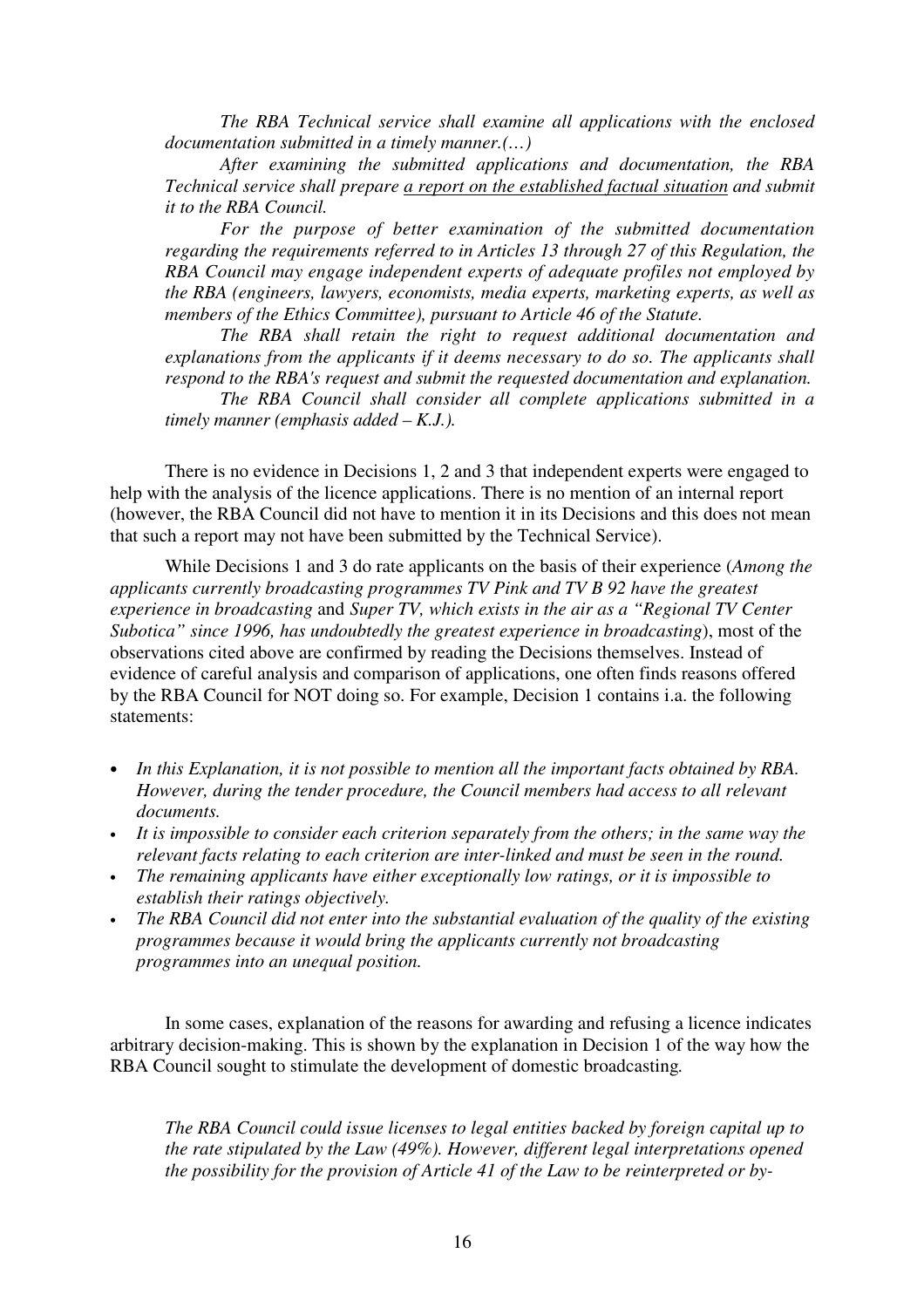*passed, so the Council had to take this into consideration. Seven legal entities with exclusively domestic capital and six with mixed capital applied in the tender process, and the RBA members made the appropriate balance among them (emphasis added – K.J.).*

Very little is clear in this explanation and certainly the notion of "appropriate balance" suggests that the RBA Council's decision as to what it considered "appropriate" in this context was clearly arbitrary and had no basis in law.

It has to be admitted that the RBA Council did not receive sufficient support from other authorities when it needed such support. This is indicated by the explanation in Decision 1 regarding the transparency of ownership structure and origin of capital.

Nevertheless, the totality of Decision 1 may suggest a bias against foreign investors, indeed, a desire to discriminate against them. It contains the following sentence: "In the strictest sense, only the applicants currently broadcasting in the territory of the Republic of Serbia have experience in broadcasting". This is rather surprising, since it means that experience obtained by applicants outside Serbian territory was not taken into consideration, or regarded as broadcasting experience as such. It could theoretically be that no member of RBA Council and no member of the staff has had opportunity to observe at first hand the broadcasting activities of applicants outside Serbian territory, but the possibility, provided for in Article 37 of the Regulation, of engaging independent experts (pursuant to this provision, they need not only be Serbian experts) could have been used to gather information about applicants with broadcasting experience outside Serbia.

While there are no direct contractual relations between Serbia and Montenegro and the EU regarding freedom of the movement of capital, and a desire to promote domestic broadcasters cannot be criticized as a matter of principle, any perception of such a bias will work against Serbia and Montenegro in the area of international integration. In any case, once international integration progresses, unequal treatment of domestic and foreign broadcasters and investors will become illegal.

#### **CONCLUSION**

As noted above, lack of a formal decision to reject licence applications from some existing or potential broadcasters and also lack of sufficient reasoning and explanation in Decisions 1, 2 and 3 for awarding licenses to some applicants and denying them to others, may make any consideration of an appeal against these decisions in court very difficult. The Decisions fail to provide sufficient evidence of why some applicants were chosen over others. The RBA Council failed to provide evidence that it acted in the public interest, as defined by the BA, in granting licences; that its refusal of licences was more than a case of arbitrary, unsubstantiated decision-making; or that the likely subsequent closure of existing stations met the test of Article 10 and the case-law of the Court as regards interference with the freedom of expression.